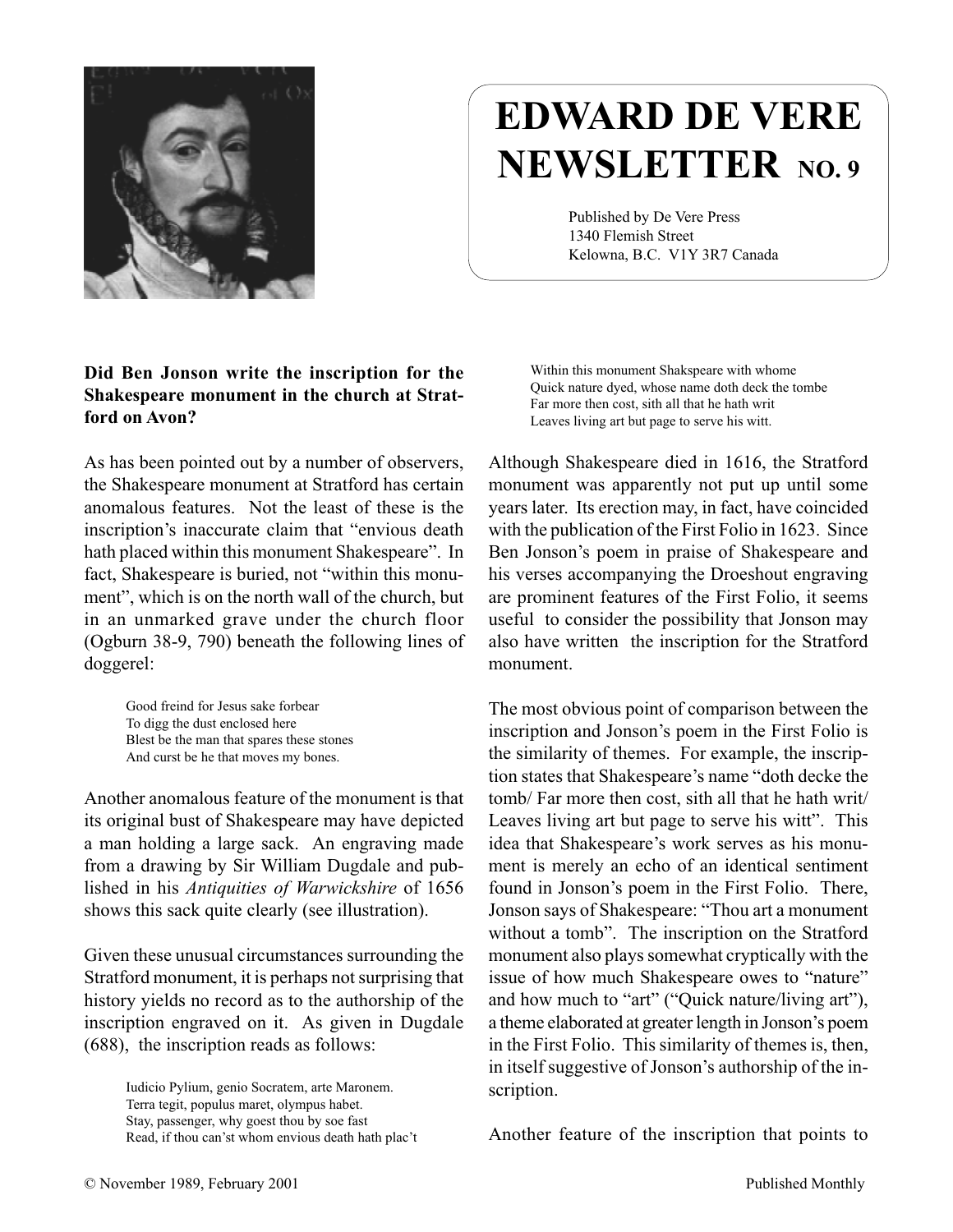Jonson's authorship is the occurrence in its six lines of a striking number of words that also appear in his poem and verses in the First Folio: "stay", "envious" [envy], "monument", "nature", "died" [dead], "name", "tomb", "art", "read", "leaves" [leave], "writ" [writings, write], "living" [life, alive, lives], "wit". In addition, the inscription uses the word "page", while both poems in the First Folio contain the closely-related word "book". In fact, there are only two key words in the inscription which are not repeated in one or the other (usually both) of Jonson's poem and verses in the First Folio. The use of identical word choice in the inscription and in Jonson's work in the First Folio thus goes beyond what could be attributed to mere coincidence.

Further support for the hypothesis of Jonson's authorship of the inscription is found in his use, in several other epitaphs of his composition, of phraseology similar to that found in the inscription. The inscription opens, for example, with an injunction to the reader to "Stay". This injunction is echoed in several other epitaphs by Jonson. His *Epitaph on Elizabeth, L.H.*, for example, begins:

> Wouldst thou hear what man can say In a little? Reader, stay (Donaldson 272).

An identical injunction is found in his *An Epitaph on Master Philip Gray*, which opens with the words "Reader, stay" (Donaldson 338). Similarly, *An Epitaph on Henry, Lord La Warr/To the Passer-by* commences with the lines:

> If, passenger, thou canst but read, Stay, drop a tear for him that's dead (Donaldson 387).

The first two lines of Jonson's *Epitaph on Cecilia Bulstrode* are cast in the same mold, urging the reader to:

> Stay, view this stone; and if thou beest not such, Read here a little, that thou mayst know much (Donaldson 442).

Finally, his *Epitaph on Katherine, Lady Ogle* expresses the same sentiment with a slight variation in wording, instructing Lady Ogle's children and grandchildren to "look with pause upon it" rather than "stay":

> Read it here.......Do but look With pause upon it: make this page your book (Donaldson 460).

Other similarities in word choice and phraeology between Jonson's epitaphs and the inscription on the Shakespeare monument are also evident in the lines quoted in the foregoing paragraphs. Among these similarities are the use of the word "passenger", and the injunction to the passerby to "read, if thou canst".

Did Ben Jonson write the inscription for the Stratford monument? The similarity between the inscription and Jonson's other work suggests that he did. The ramifications of Jonson's authorship of the inscription have yet to be explored. At the least, however, Jonson's authorship of the inscription suggests that the publication of the First Folio and the erection of a monument to Shakespeare in the church at Stratford were a co-ordinated effort in which Ben Jonson played a key part.

## **Works Cited**

- Donaldson, Ian, ed. *Ben Jonson*. Oxford: Oxford University Press, 1985.
- Dugdale, Sir William. *Antiquities of Warwickshire*. 2nd ed. London: Osborne, 1730.

Ogburn, Charlton. *The mysterious William Shakespeare*. New York: Dodd, 1984.